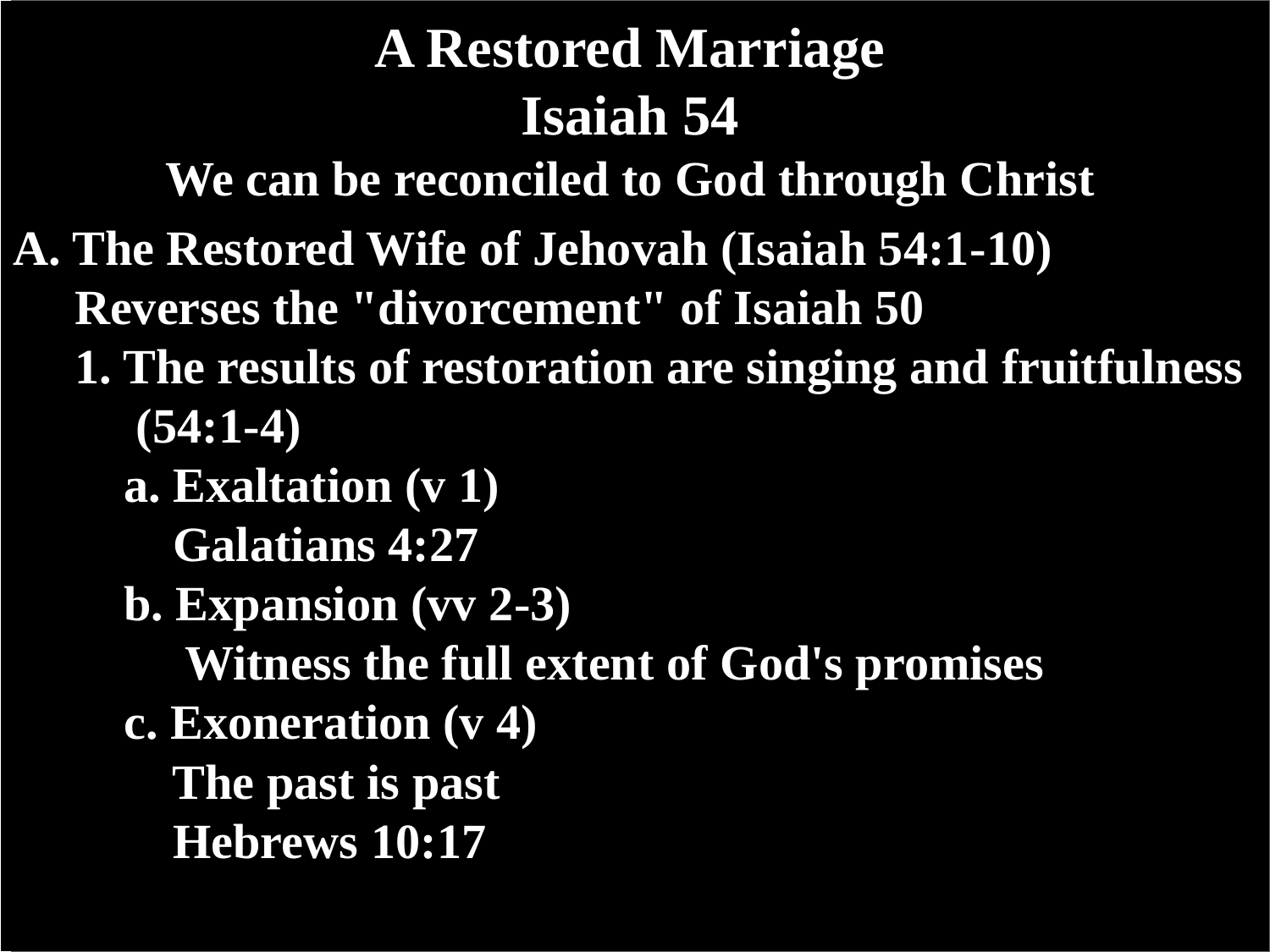**We can be reconciled to God through Christ**

- **A. The Restored Wife of Jehovah (Isaiah 54:1-10) – cont'd 2. The reason for the restoration - Redemption by God (54:5-10)**
	- **a. The agent - God's son - Christ (v 5)**
	- **b. The action - God's mercy (vv 6-9)**
	- **c. The agreement - God's covenant (v 10)**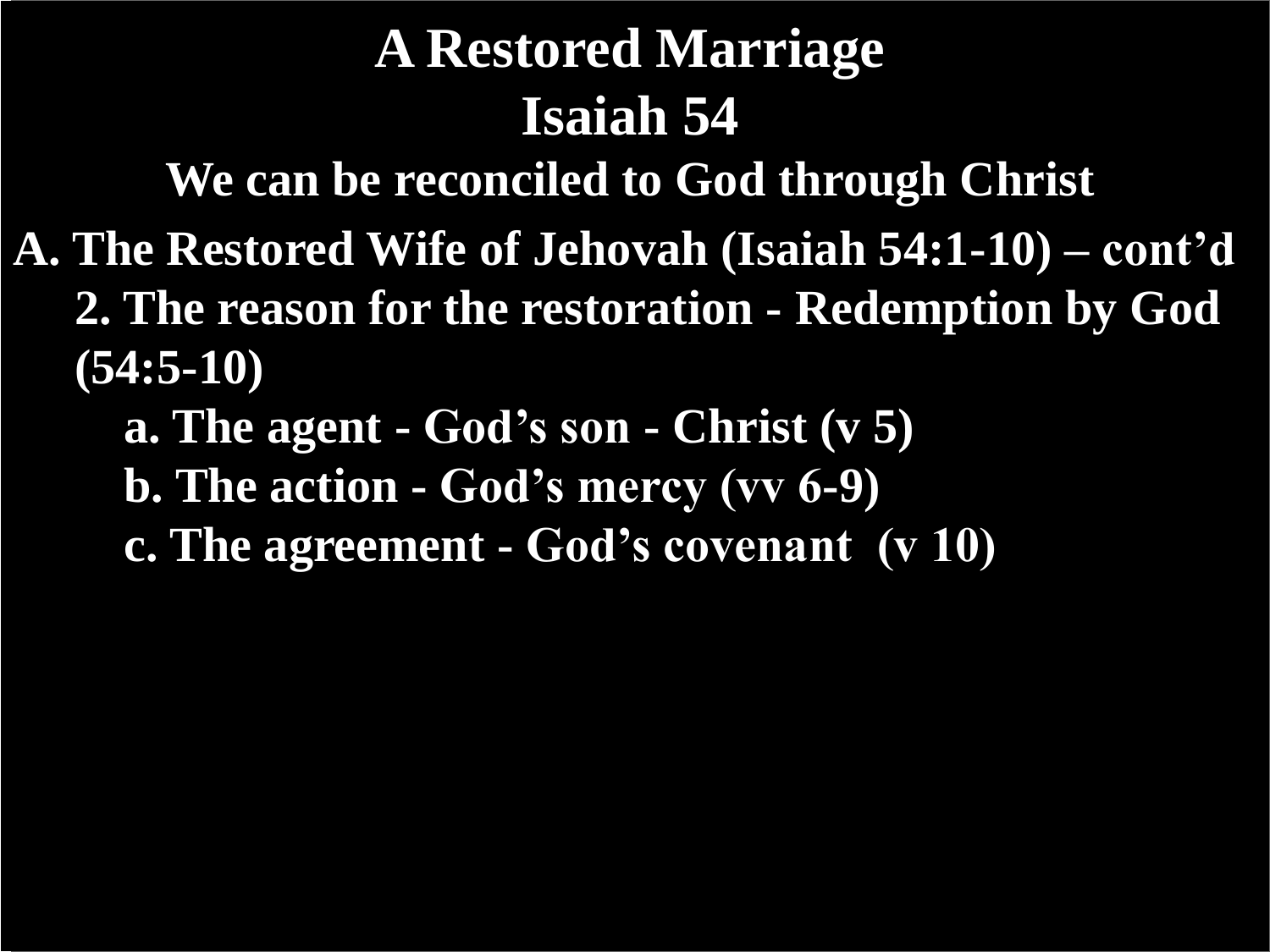**We can be reconciled to God through Christ**

**B. The Rejoicing Wife of Jehovah - (Isaiah 54:11-17)**

- **1. Tribulation ended (54:11-12)**
	- **2 Corinthians 4:17**
- **2. Blessed by God (54:13-14)**
	- **a. Taught of the Lord**
	- **b. Peace of thy children**
	- **c. Righteousness established**
	- **d. Fear abolished**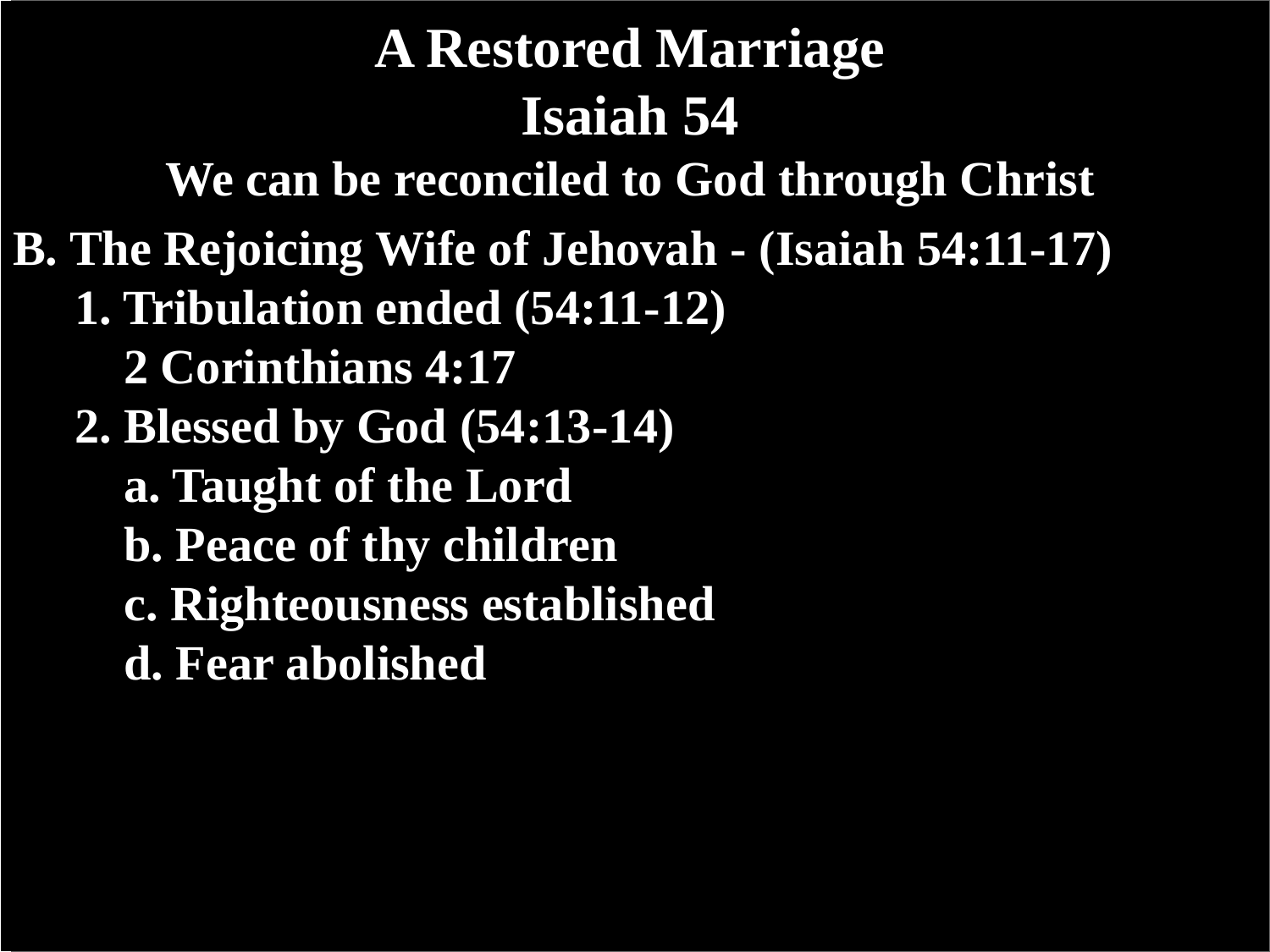**We can be reconciled to God through Christ**

- **B. The Rejoicing Wife of Jehovah - (Isaiah 54:11-17) – cont'd**
	- **3. Protected by God (54:15-17)**
		- **a. A twofold proclamation against your enemies (vv 15-16)**
			- **1). They gather on their own (v 15)**
			- **2). They do themselves in on their own (v 16)**
		- **b. A twofold promise to God's servants (v 17)**
			- **1). No weapon formed against you shall prosper**
			- **2). Every tongue against thee in judgment thou shall condemn**
				- **1 John 5:4-5**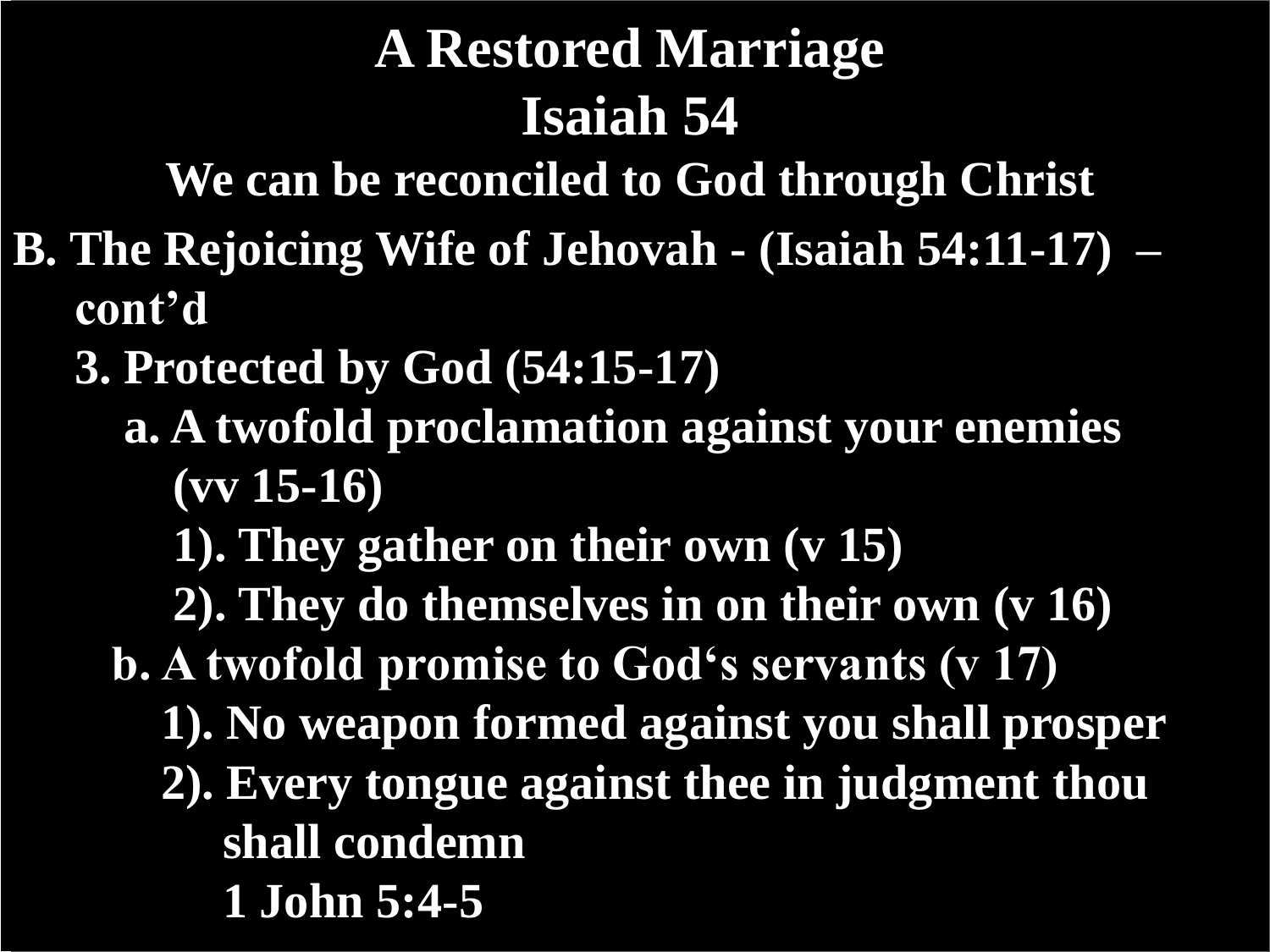## **God's Invitation Isaiah 55**

#### **The Word of God is an open invitation to an abundant life.**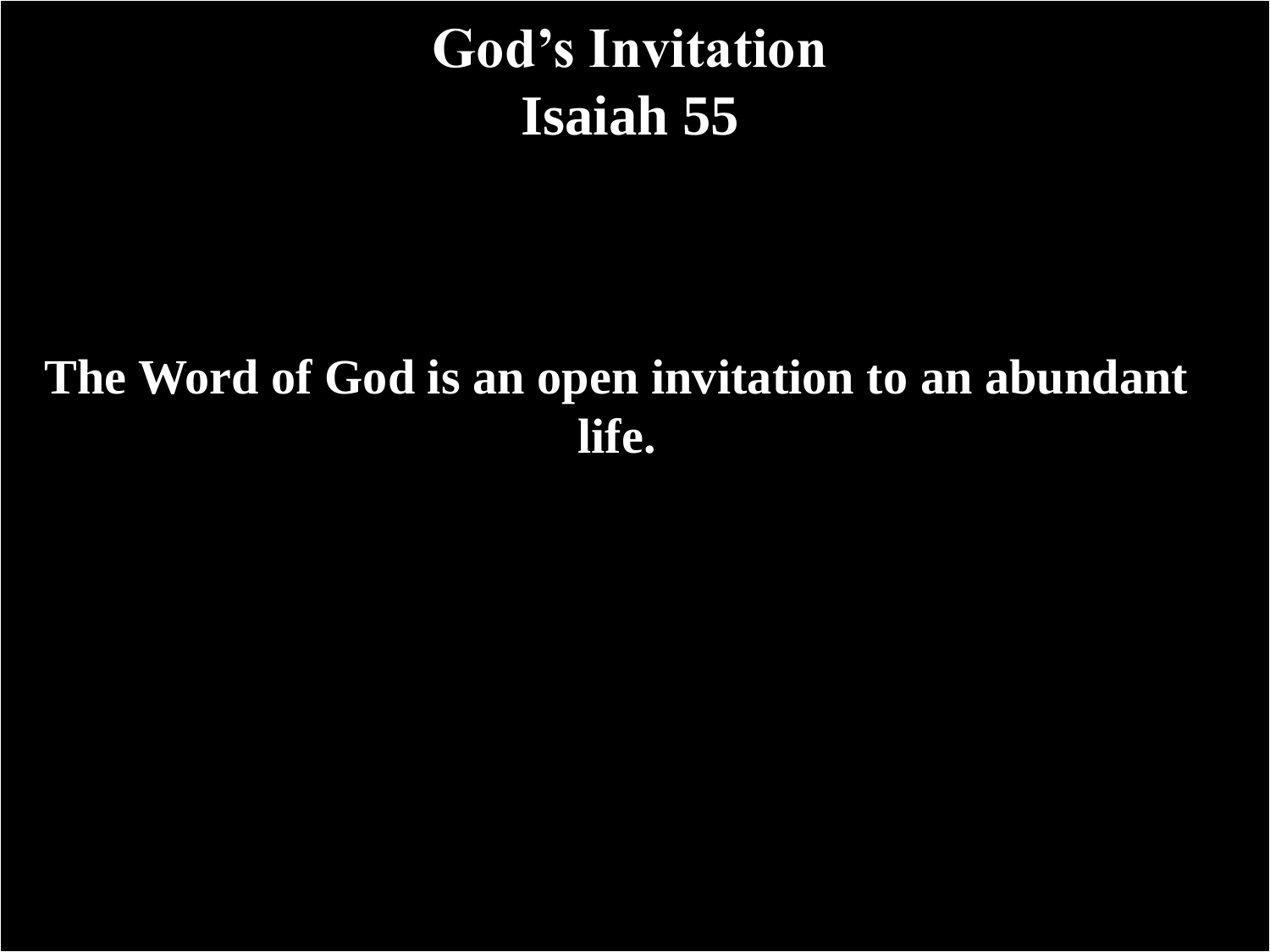#### **Isaiah 55:1-2**

**1 Ho, every one that thirsteth, come ye to the waters, and he that hath no money; come ye, buy, and eat; yea, come, buy wine and milk without money and without price. 2 Wherefore do ye spend money for that which is not bread? and your labour for that which satisfieth not? hearken diligently unto me, and eat ye that which is good, and let your soul delight itself in fatness.**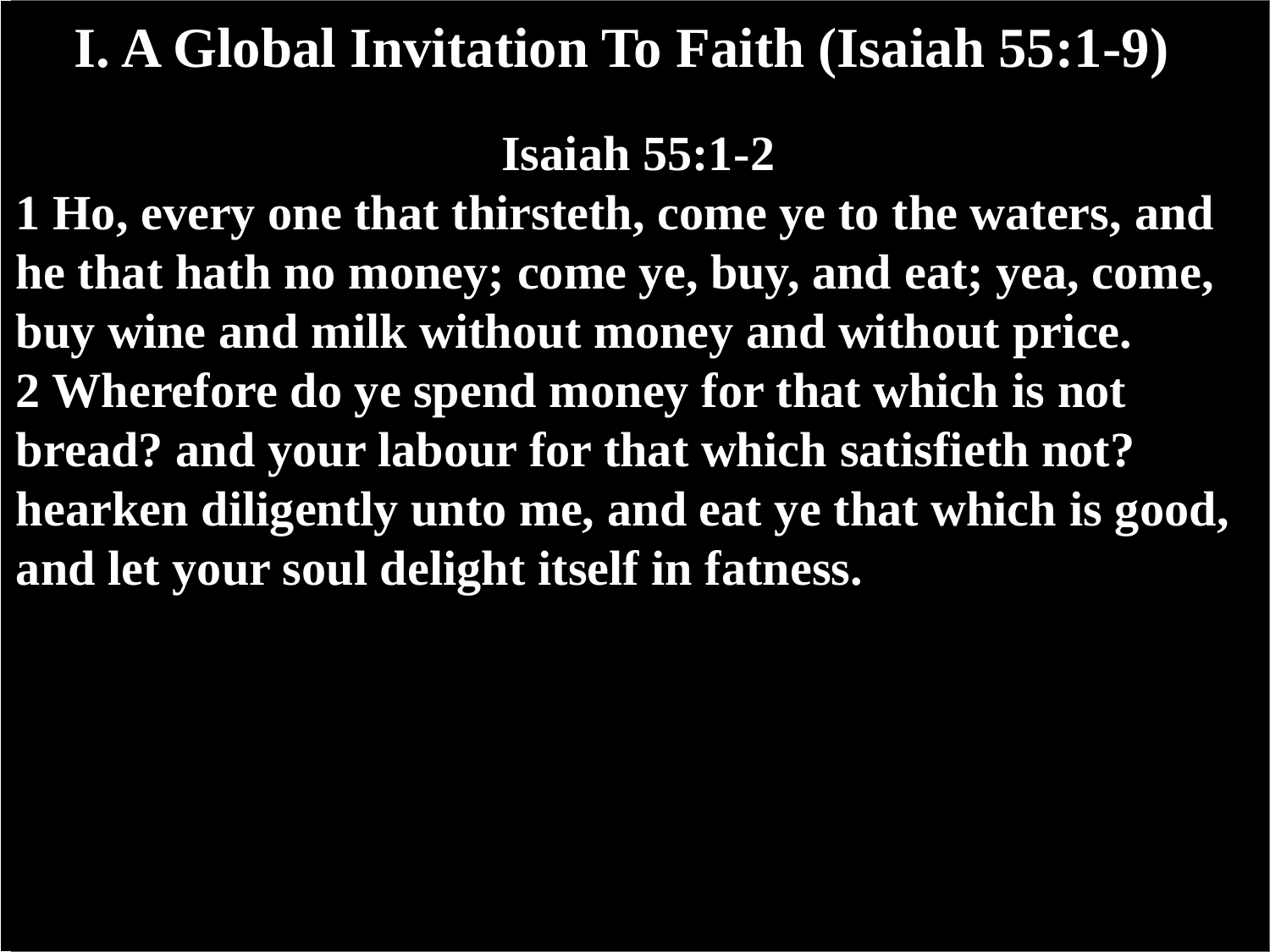#### **A. The call (55:1-2)**

#### **1. The crowd and condition (v 1a)**

 **a. Everyone who is thirsty**

 **b. Something everybody needs but not everybody wants**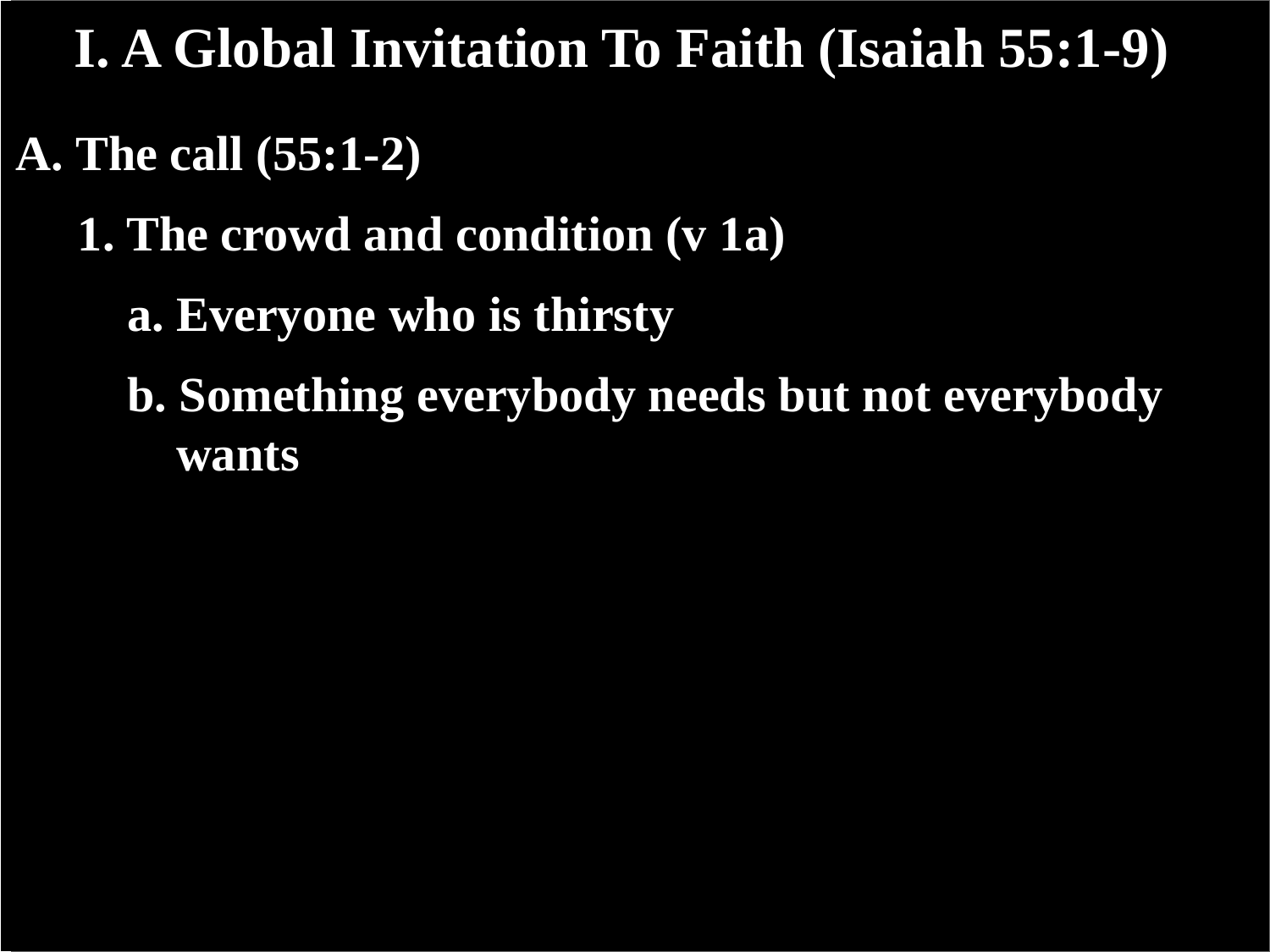#### **A. The call (55:1-2) - continued**

 **2. The consideration - Items you cannot buy (v 1b) Matthew 5:20**

**For I say unto you, That except your righteousness shall exceed the righteousness of the scribes and Pharisees, ye shall in no case enter into the kingdom of heaven. .**

 **1. Waters**

**John 4:14**

**But whosoever drinketh of the water that I shall give him shall never thirst; but the water that I shall give him shall be in him a well of water springing up into everlasting life.**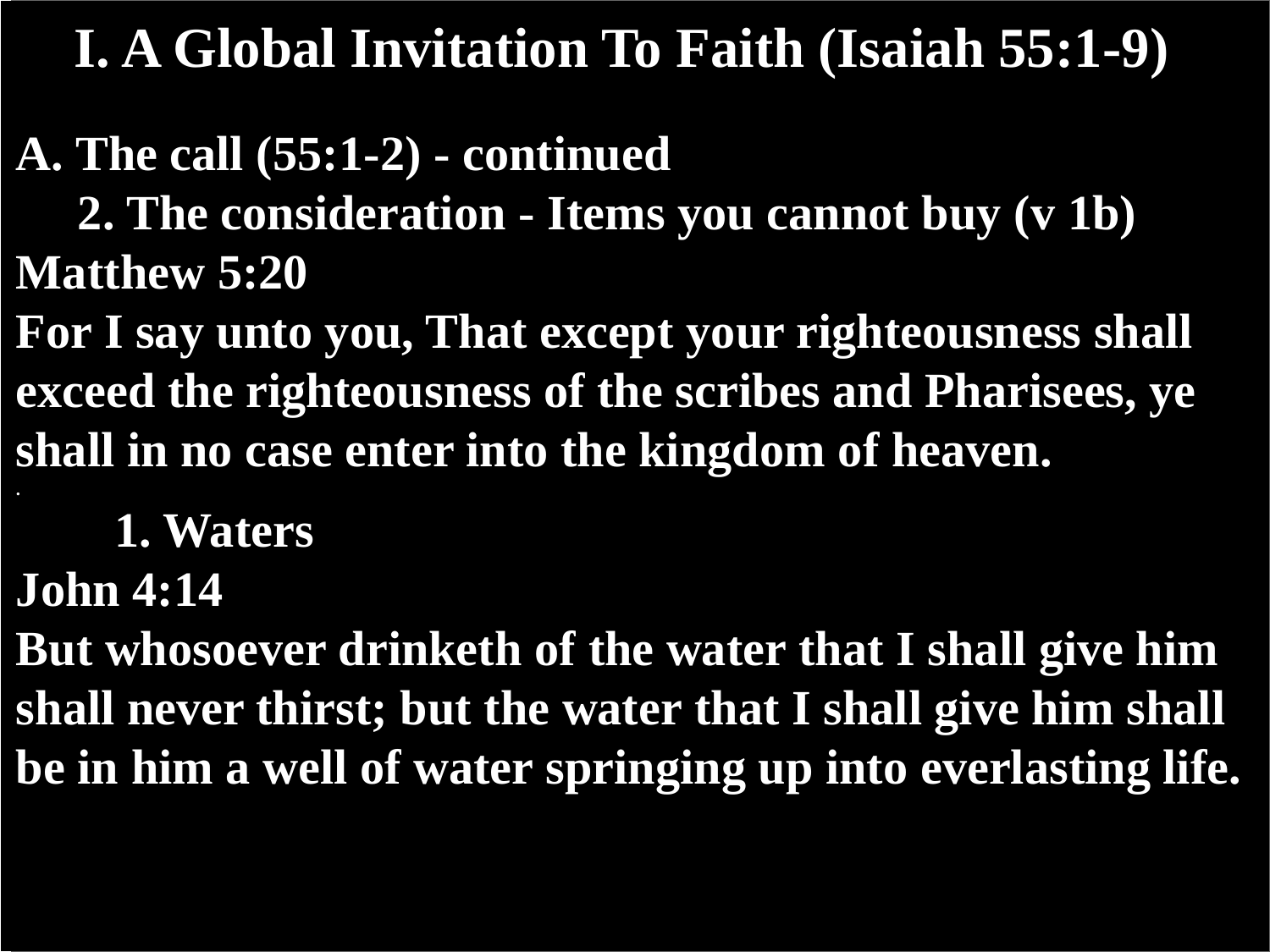#### **A. The call (55:1-2) - continued**

 **2. The consideration - Items you cannot buy (v 1b)** 

 **b. Wine**

**Proverbs 31:6**

**Give strong drink unto him that is ready to perish, and wine unto those that be of heavy hearts.**

 **c. Milk**

**1 Peter 2:2**

**As newborn babes, desire the sincere milk of the word, that ye may grow thereby:**

 **d. Bread**

**John 6:35**

**And Jesus said unto them, I am the bread of life: he that cometh to me shall never hunger; and he that believeth on me shall never thirst.**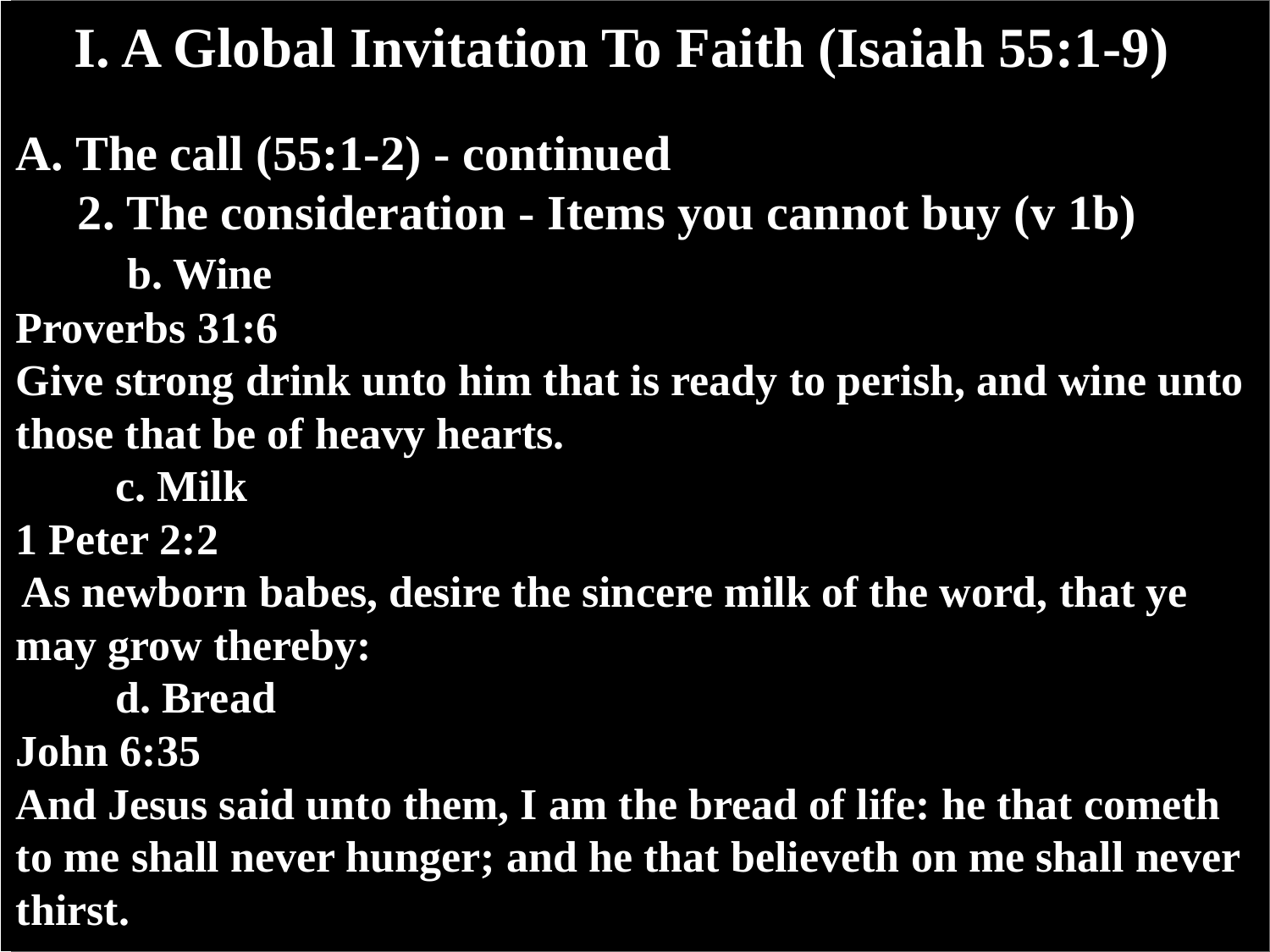**A. The call (55:1-2) - continued 3. The conflict a. The counterfeit that cannot satisfy Proverbs 20:17 Bread of deceit is sweet to a man; but afterwards his mouth shall be filled with gravel. b. The commitment that changes lives**

**Matthew 11:28 Come unto me, all ye that labour and are heavy laden, and I will give you rest.**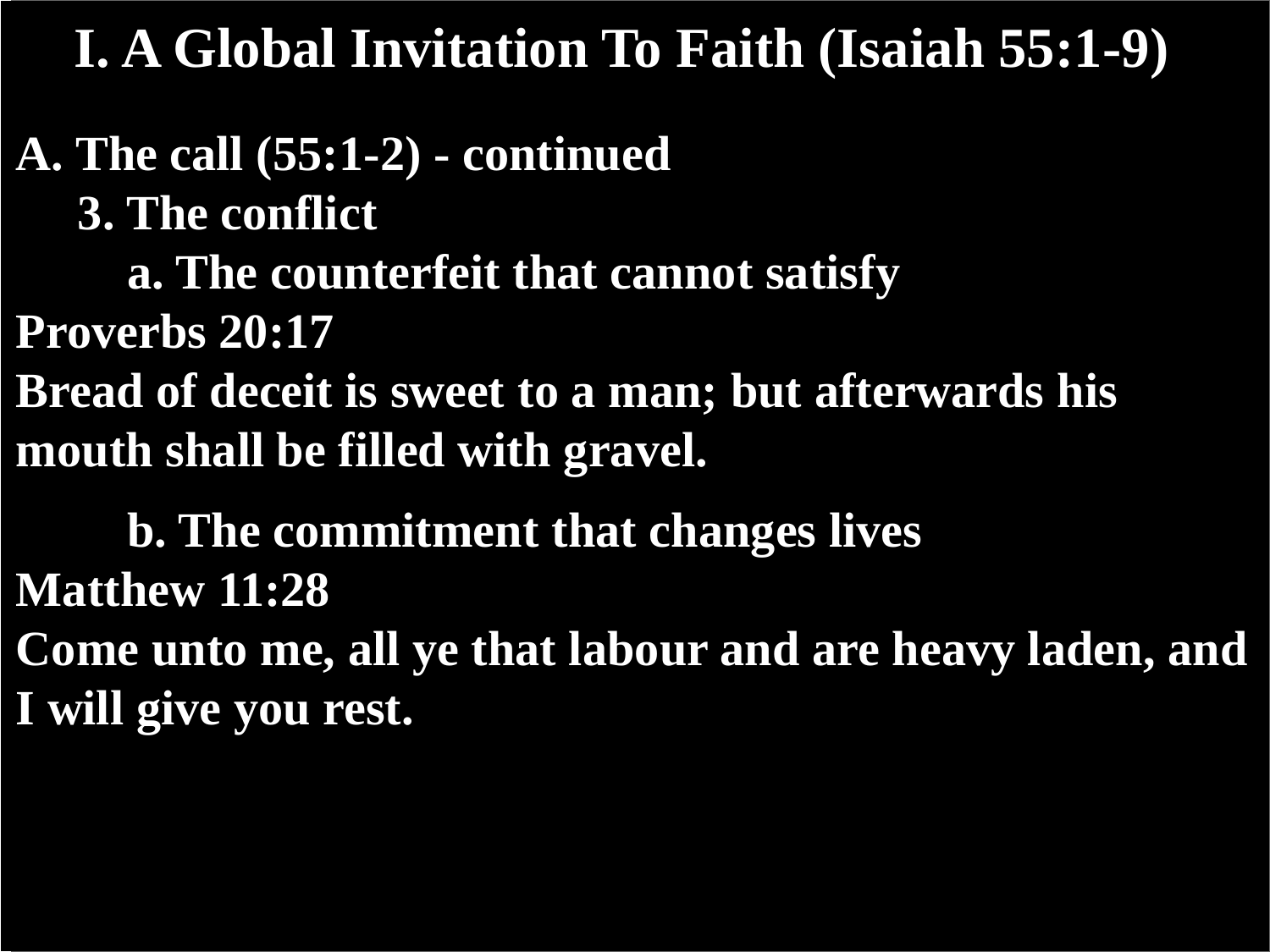- **B. Heed the call (55:3)**
- **Isaiah 55:3**
- **Incline your ear, and come unto me: hear, and your soul shall live; and I will make an everlasting covenant with you, even the sure mercies of David.**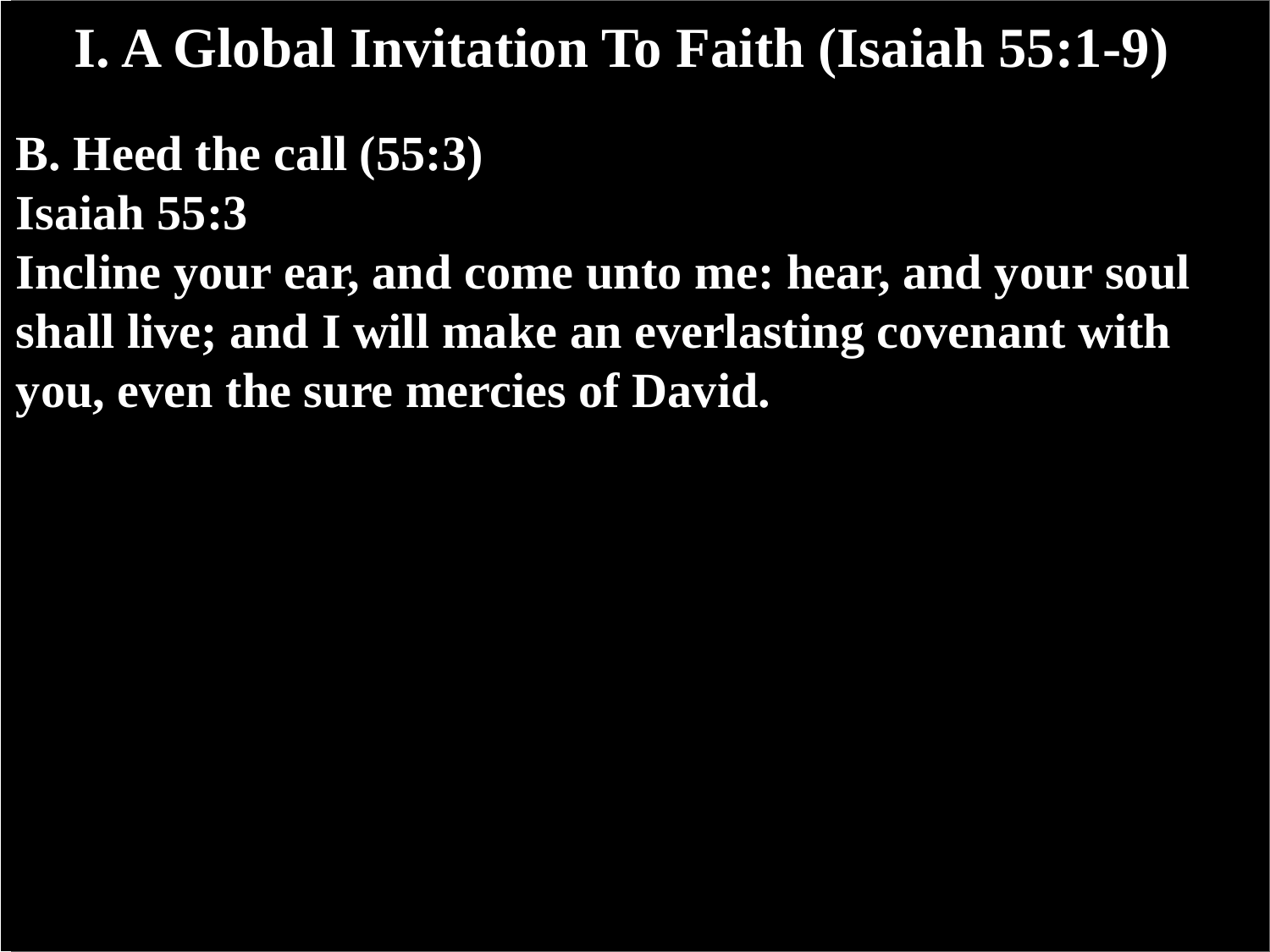**C. See the witness of God (55:4) Isaiah 55:4 Behold, I have given him for a witness to the people, a leader and commander to the people.**

 **1. The witness is true**

**Proverbs 14:25**

**A true witness delivereth souls: but a deceitful witness speaketh lies.**

 **2. The witness is Christ**

**Revelation 3:14**

**And unto the angel of the church of the Laodiceans write; These things saith the Amen, the faithful and true witness, the beginning of the creation of God;**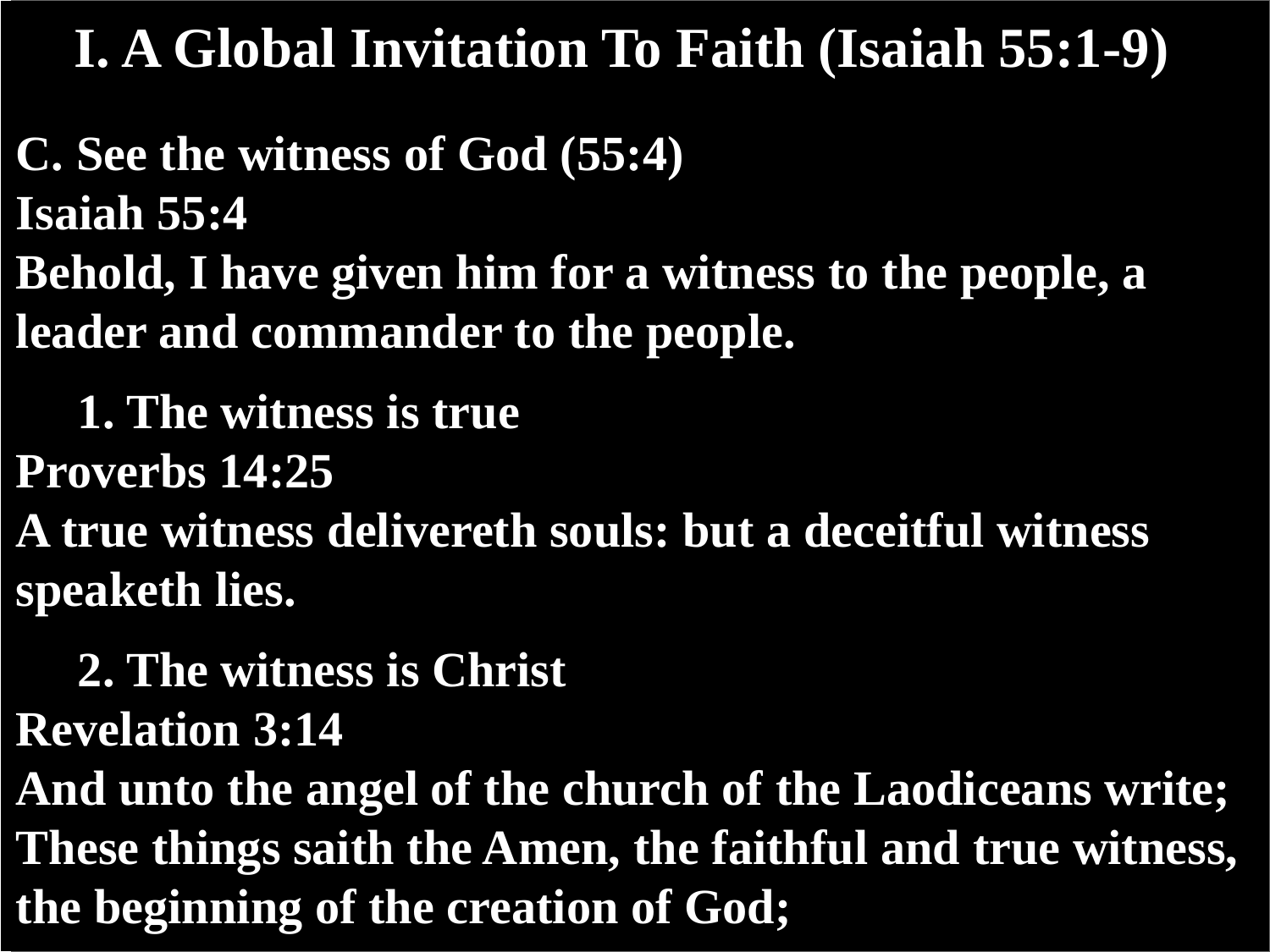- **D. Others will listen (55:5)**
- **Isaiah 55:5**
- **Behold, thou shalt call a nation that thou knowest not, and nations that knew not thee shall run unto thee because of the LORD thy God, and for the Holy One of Israel; for he hath glorified thee.**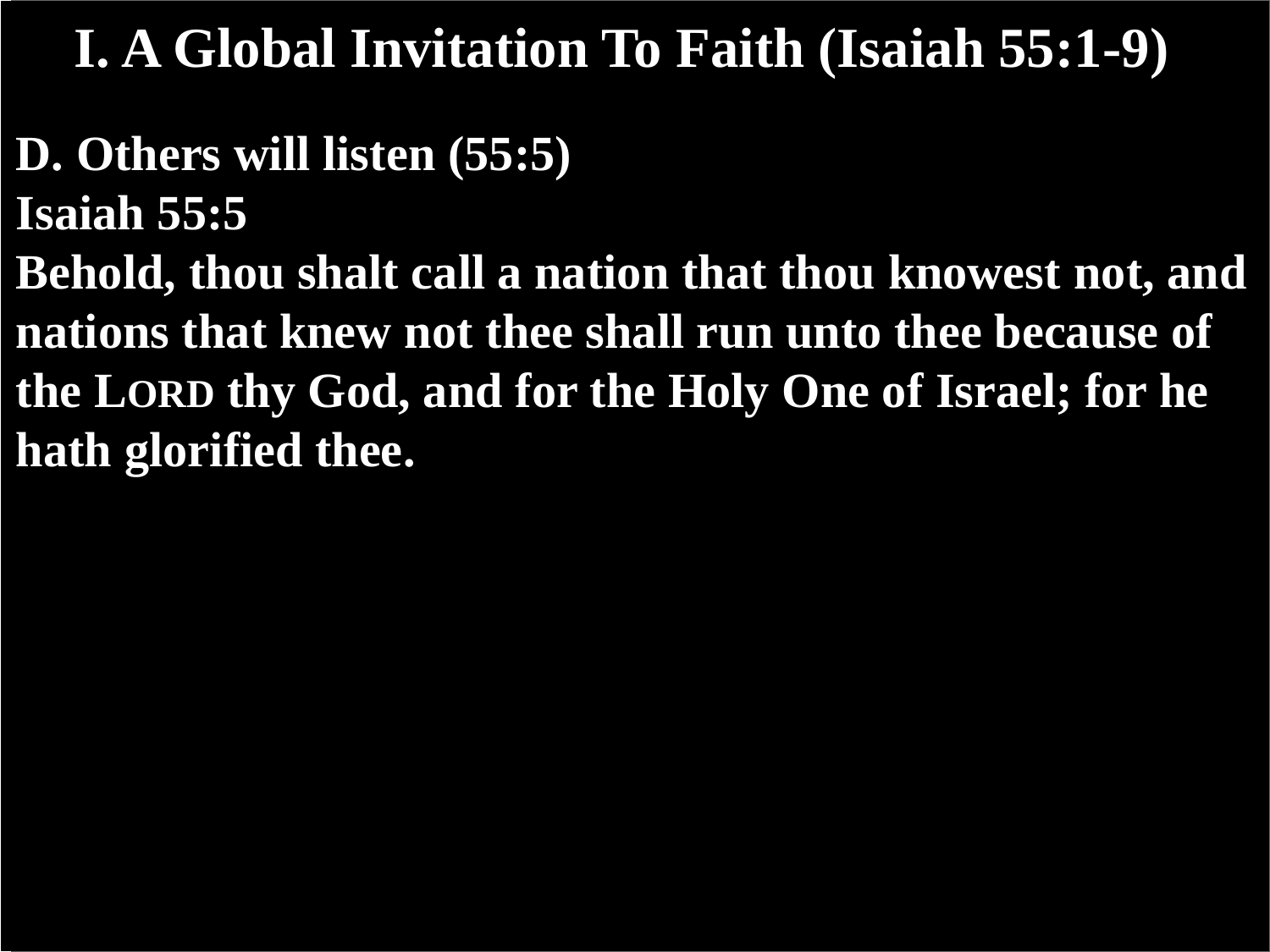- **E. Do not delay to answer the invitation (55:6) Isaiah 55:6**
- **Seek ye the LORD while he may be found, call ye upon him while he is near:**
- **John 6:37**
- **All that the Father giveth me shall come to me; and him that cometh to me I will in no wise cast out.**
- **James 4:8**
- **Draw nigh to God, and he will draw nigh to you. Cleanse your hands, ye sinners; and purify your hearts, ye double minded.**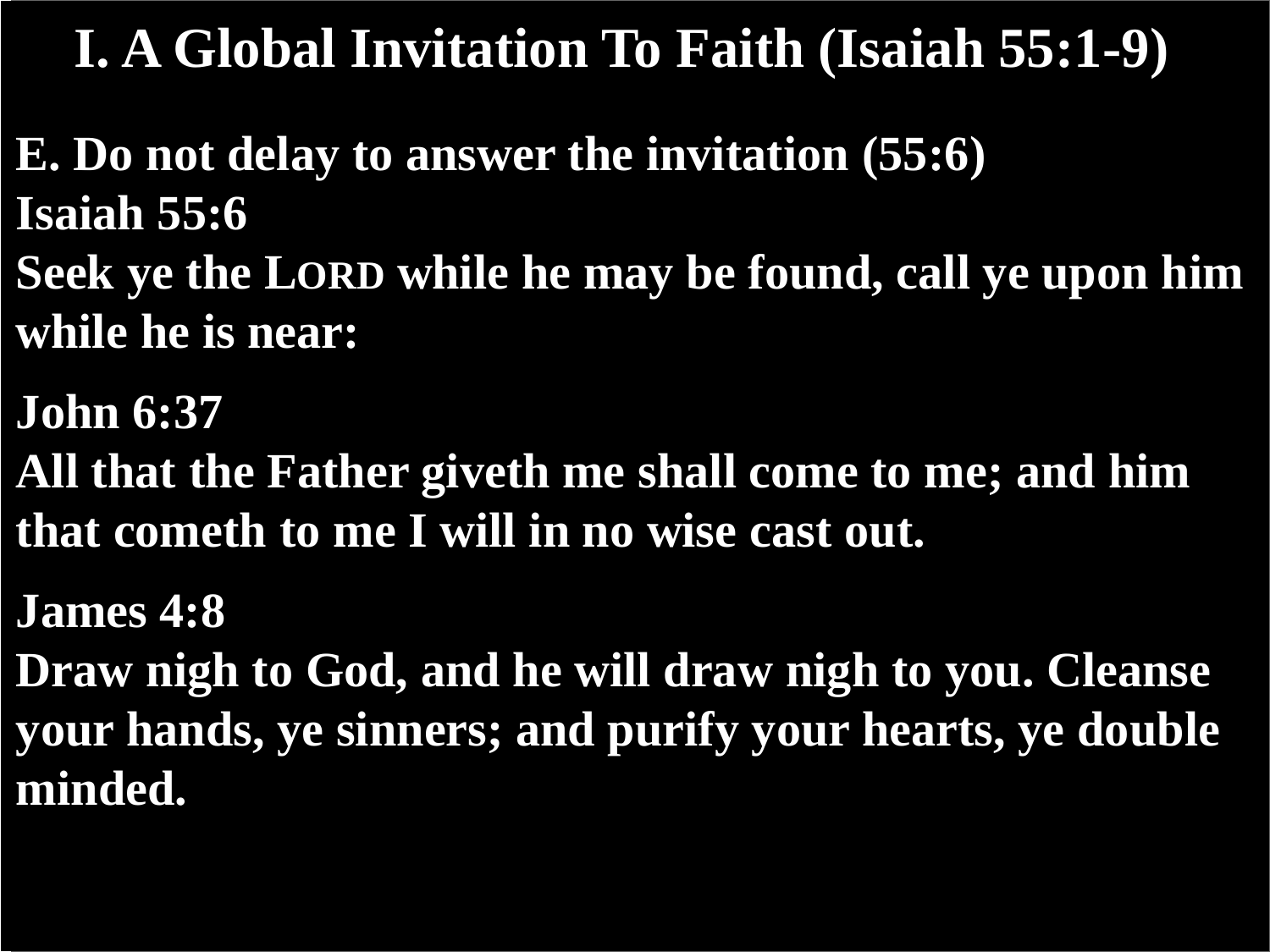- **F. Repent (55:7)**
- **Isaiah 55:7**
- **Let the wicked forsake his way, and the unrighteous man his thoughts: and let him return unto the LORD, and he will have mercy upon him; and to our God, for he will abundantly pardon.**
- **Matthew 3:8**
- **Bring forth therefore fruits meet for repentance:**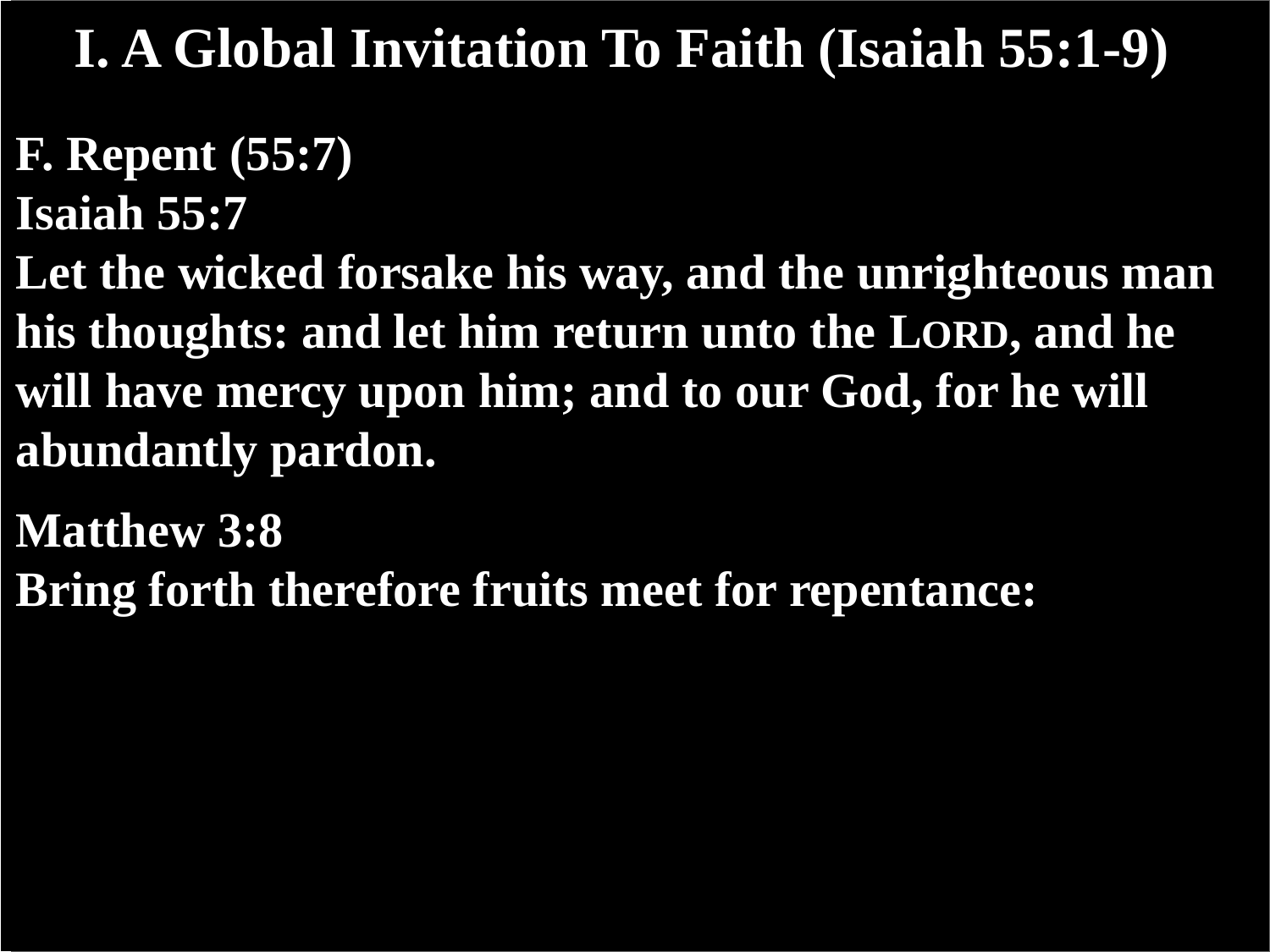- **G. Don't rationalize salvation (55:8-9) Isaiah 55:8-9**
- **8 For my thoughts are not your thoughts, neither are your ways my ways, saith the LORD.**
- **9 For as the heavens are higher than the earth, so are my ways higher than your ways, and my thoughts than your thoughts.**
- **Galatians 1:11-12**
- **11 But I certify you, brethren, that the gospel which was preached of me is not after man.**
- **12 For I neither received it of man, neither was I taught it, but by the revelation of Jesus Christ.**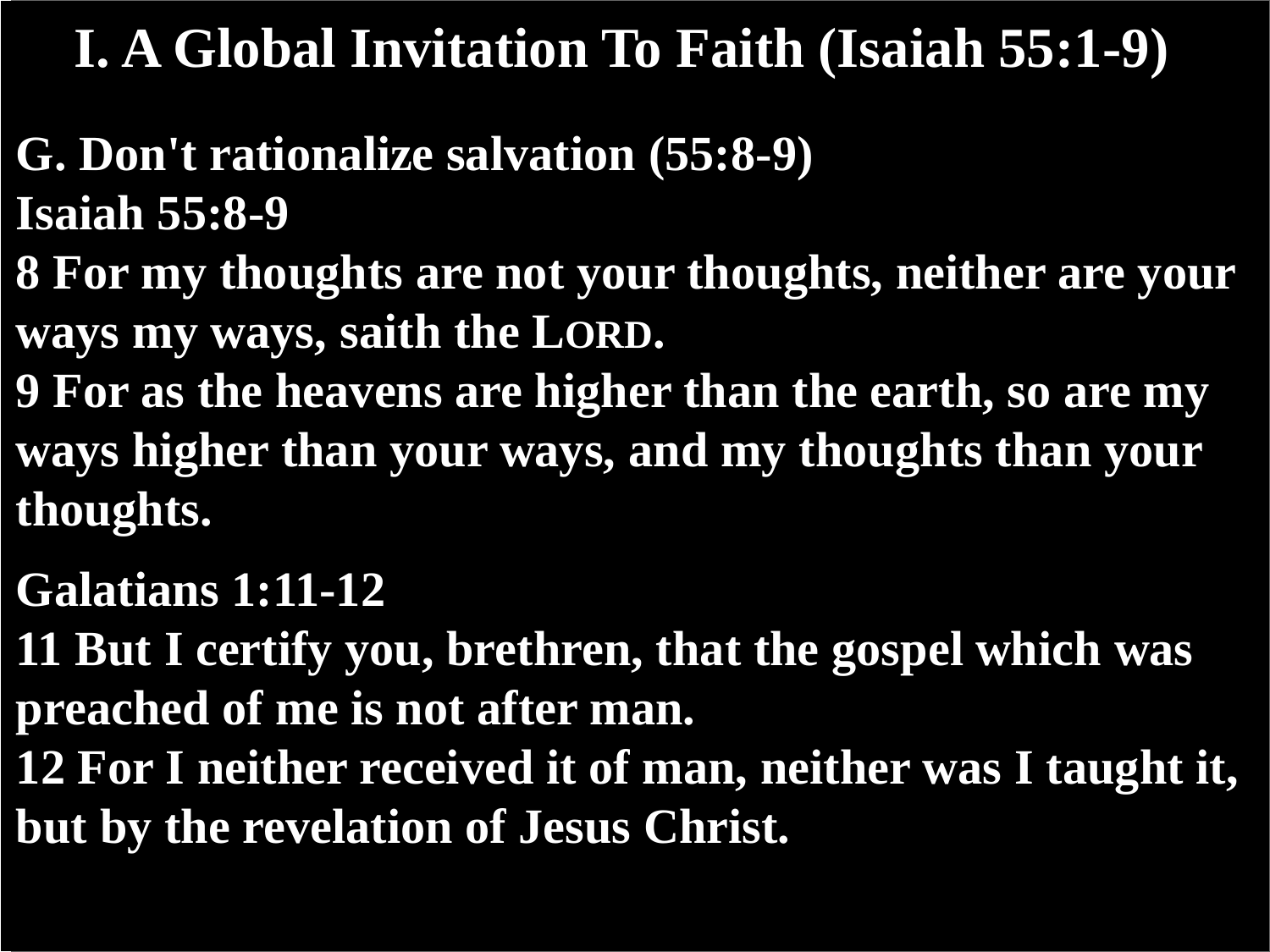**Isaiah 55:10-13**

**10 For as the rain cometh down, and the snow from heaven, and returneth not thither, but watereth the earth, and maketh it bring forth and bud, that it may give seed to the sower, and bread to the eater: 11 So shall my word be that goeth forth out of my mouth: it shall not return unto me void, but it shall accomplish that which I please, and it shall prosper in the thing** 

**whereto I sent it.**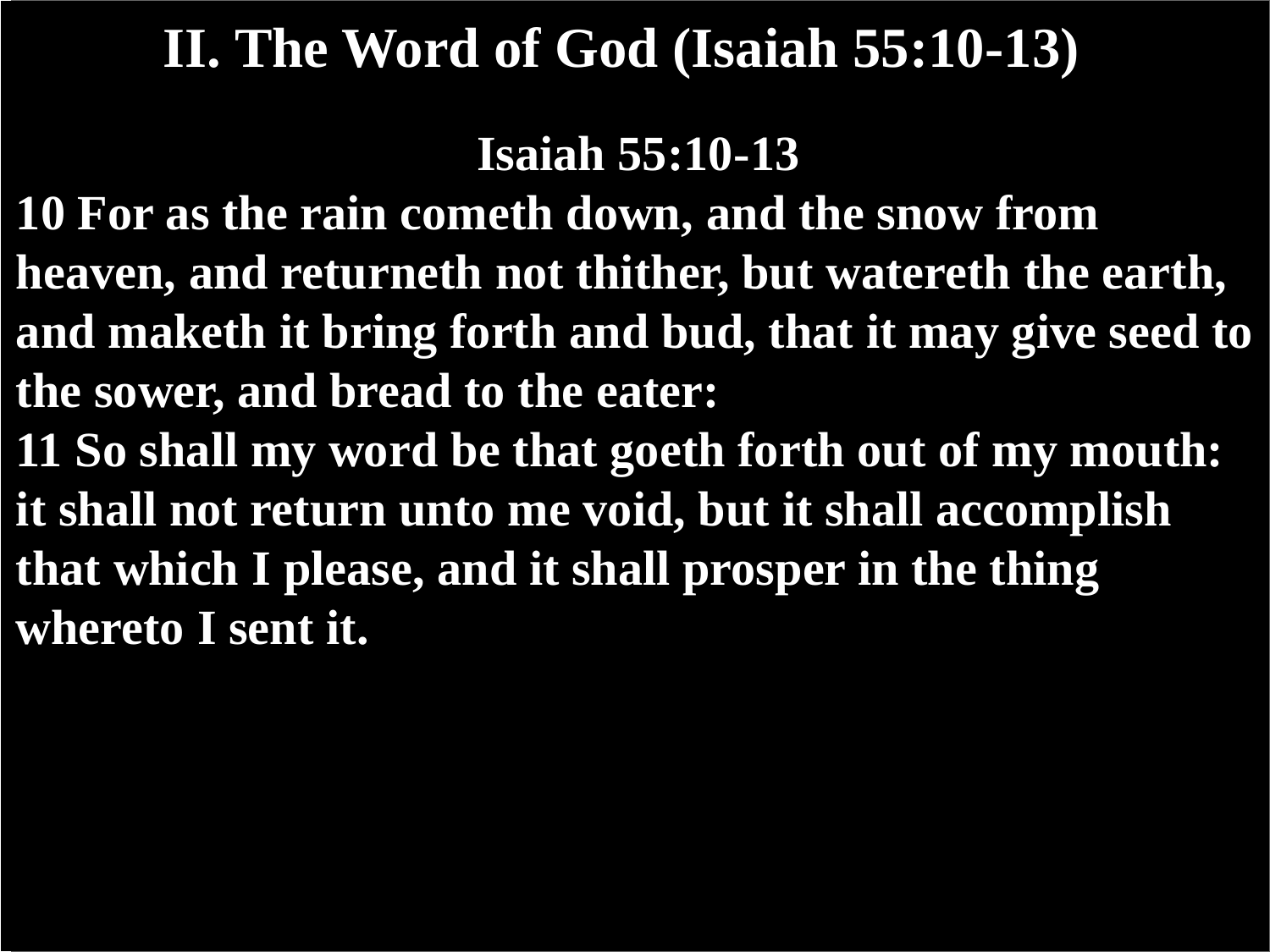**Isaiah 55:10-13 - continued**

- **12 For ye shall go out with joy, and be led forth with peace: the mountains and the hills shall break forth before you into singing, and all the trees of the field shall clap their hands.**
- **13 Instead of the thorn shall come up the fir tree, and instead of the brier shall come up the myrtle tree: and it shall be to the LORD for a name, for an everlasting sign that shall not be cut off.**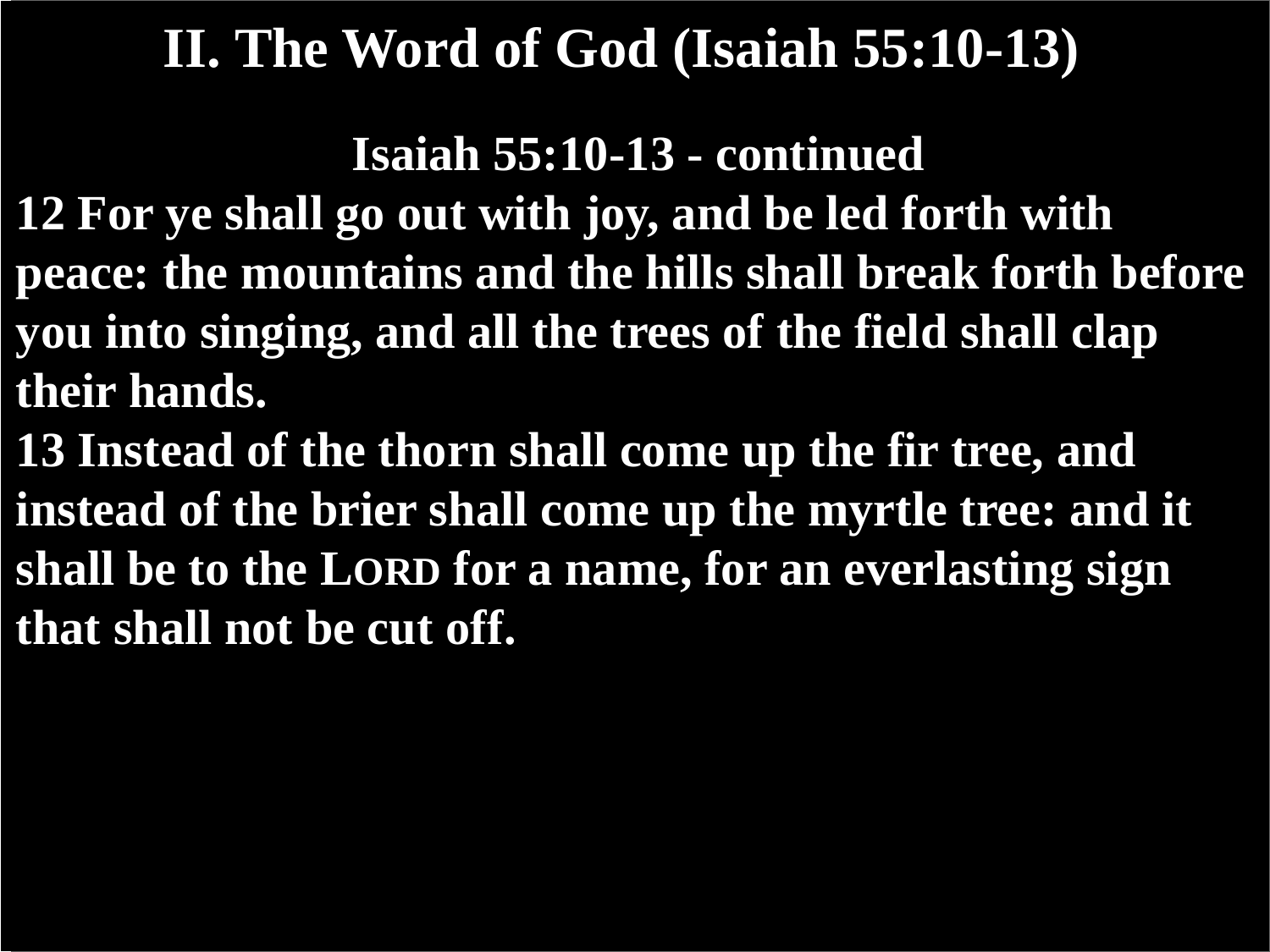- **A. Only comes from God (55:10-11a) John 7:15-16, 46**
- **15 And the Jews marvelled, saying, How knoweth this man letters, having never learned?**
- **16 Jesus answered them, and said, My doctrine is not**
- **mine, but his that sent me.**
- **46 The officers answered, Never man spake like this man.**
- **B. Brings results (55:11b)**
	- **1. Does not come back empty-handed**
	- **2. Will accomplish God's desires**
	- **3. Will be successful**

**.**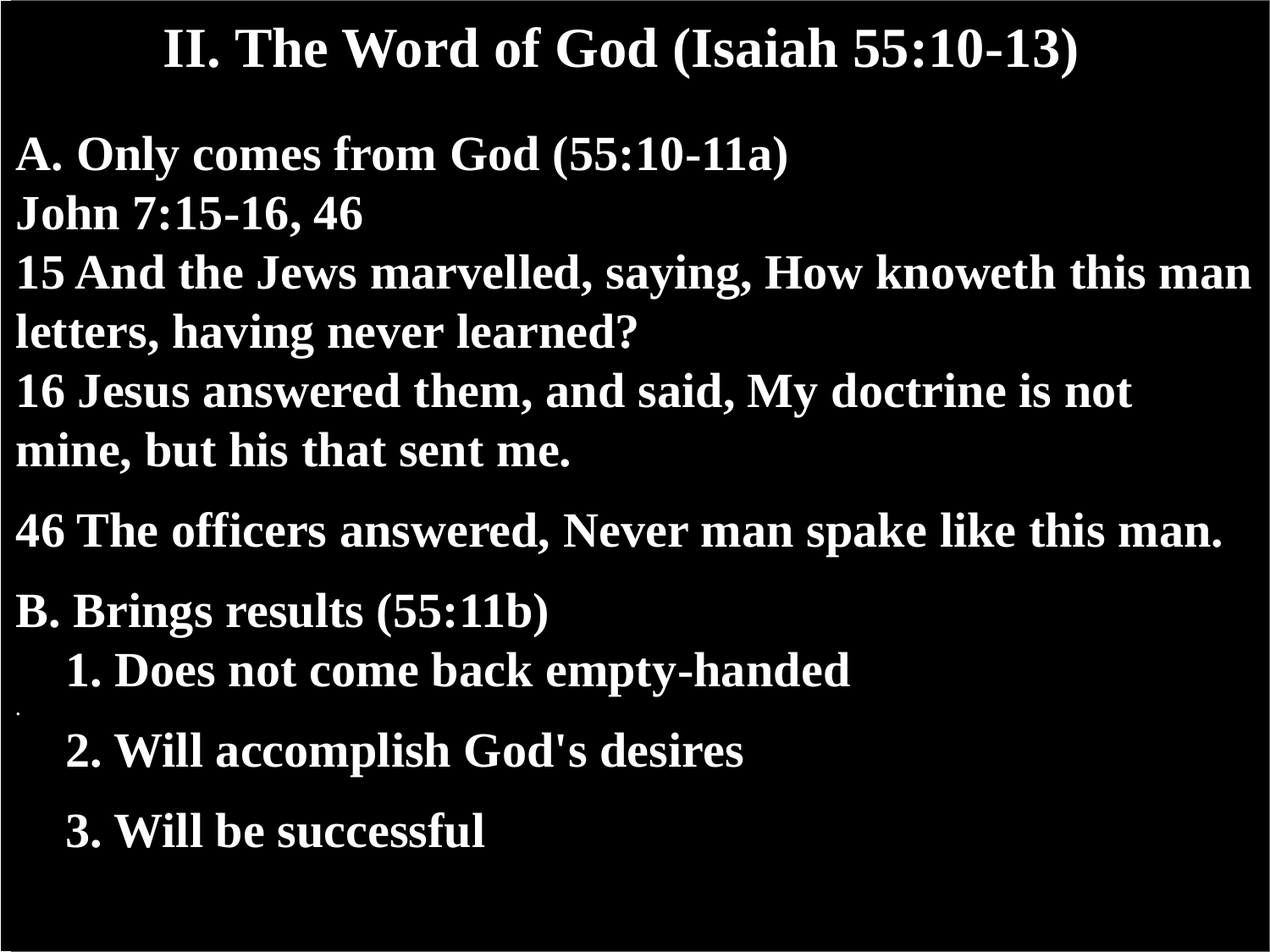# **Psalm 126 II. The Word of God (Isaiah 55:10-13)**

- **1 When the LORD turned again the captivity of Zion, we were like them that dream.**
- **2 Then was our mouth filled with laughter, and our tongue with singing: then said they among the heathen, The LORD hath done great things for them.**
- **3 The LORD hath done great things for us; whereof we are glad.**
- **4 Turn again our captivity, O LORD, as the streams in the south.**
- **5 They that sow in tears shall reap in joy.**
- **6 He that goeth forth and weepeth, bearing precious seed, shall doubtless come again with rejoicing, bringing his sheaves with him.**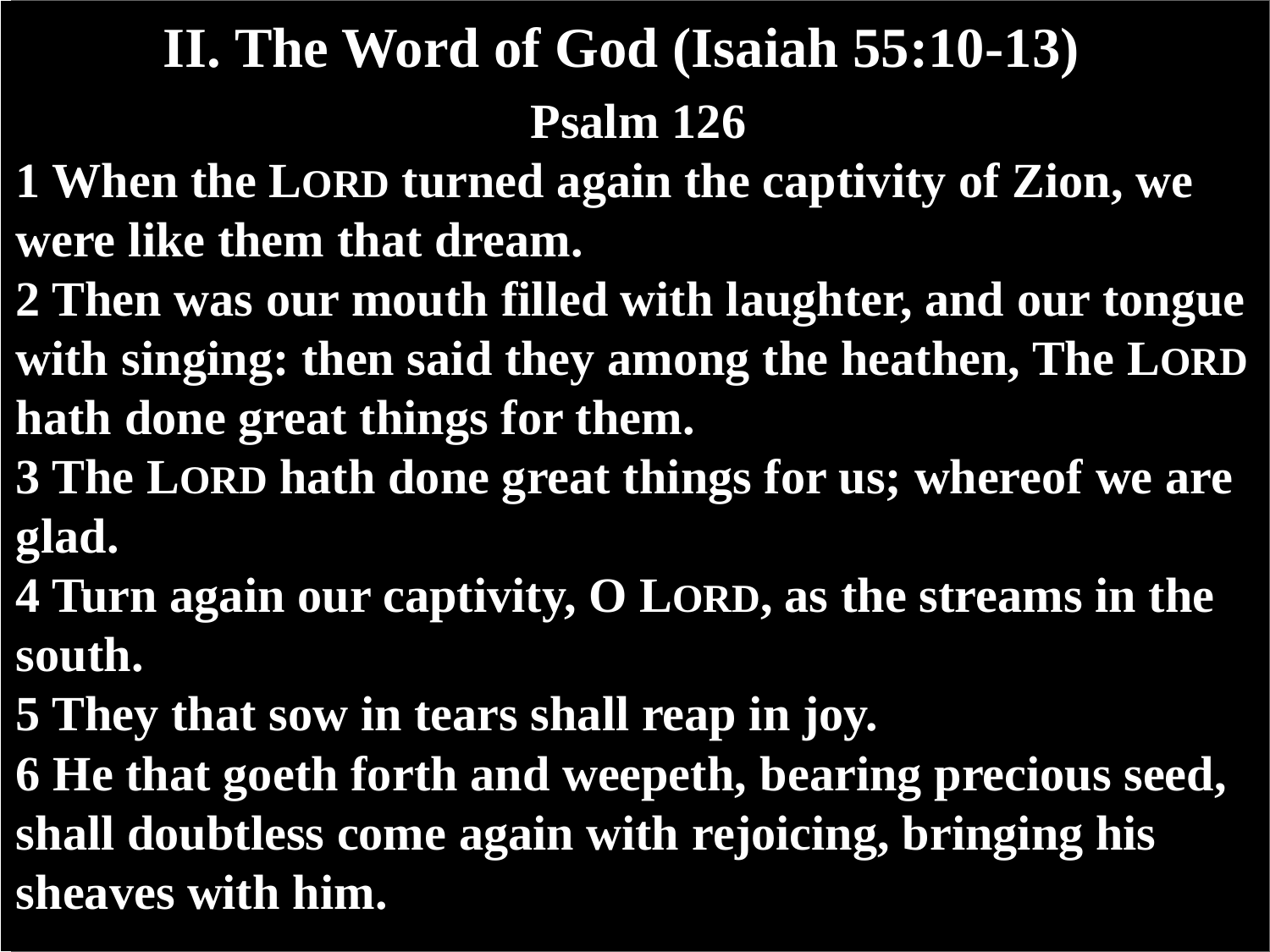- **C. Brings abundant life to believers (55:12-13)**
	- **1. Joy (v 12)**
	- **2. Peace (v 12)**
	- **3. Rejoicing (v 12)**
	- **4. Fruitfulness (v 13)**
	- **5. An everlasting testimony (v 13)**